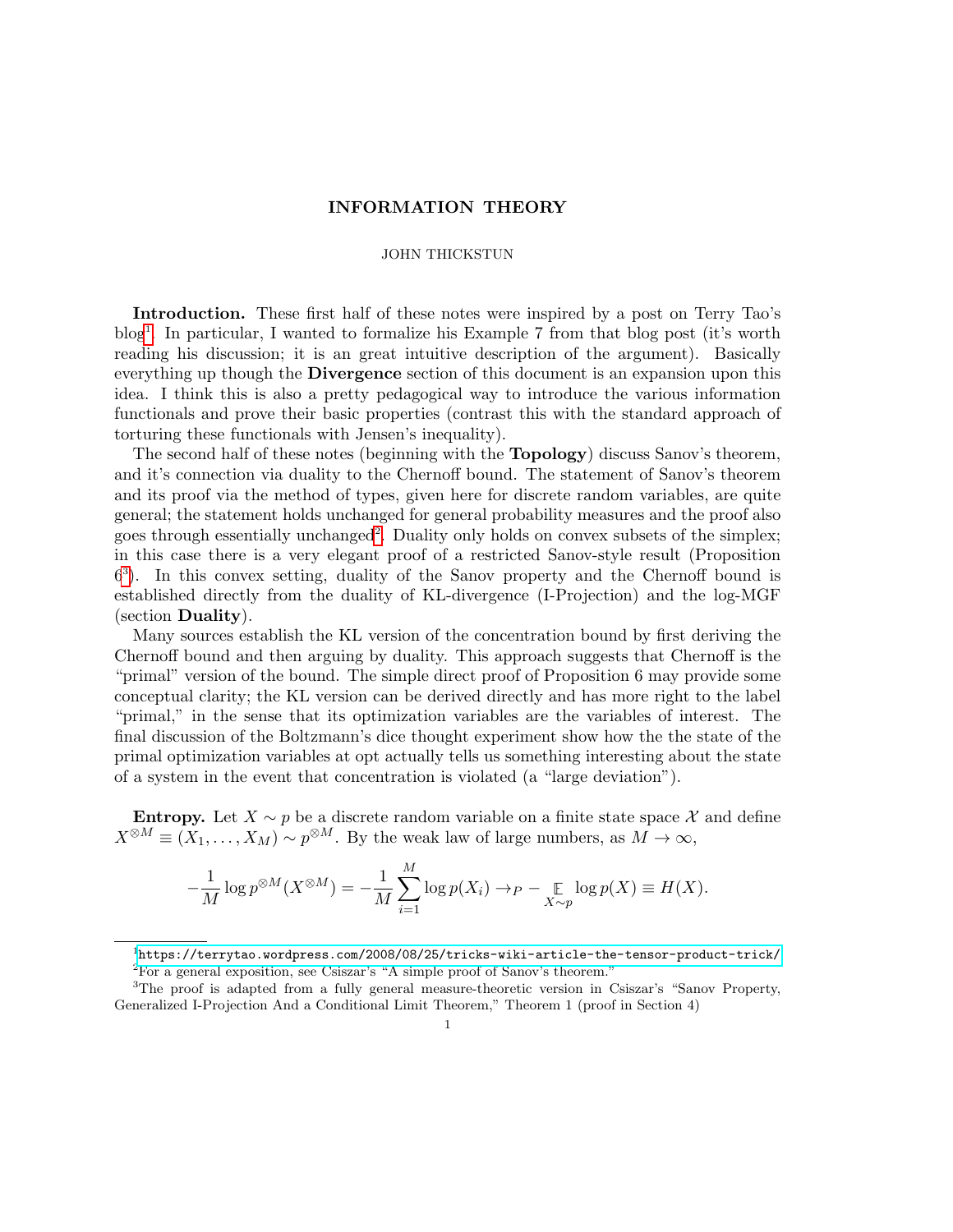## 2 JOHN THICKSTUN

This is the asymptotic equipartition principle: for large  $M$ , with high probability the likelihood of an observed sequence will be close to  $e^{-MH(X)}$ . Let  $\epsilon > 0$  and define the typical set  $A_x$  to be the set of sequences  $x \in \mathcal{X}^M$  such that

$$
\left| -\frac{1}{M} \log p^{\otimes M}(x) - H(X) \right| \le \epsilon.
$$

<span id="page-1-0"></span>**Proposition 1.** For sufficiently large M,  $(1 - \epsilon)e^{M(H(X) - \epsilon)} \leq |A_x| \leq e^{MH(X) + \epsilon}$ .

*Proof.* For sufficiently large M,  $Pr(X^{\otimes M} \in A_x) > 1 - \epsilon$  and therefore

$$
1 - \epsilon < \Pr(X^{\otimes M} \in A_x) = \sum_{x \in A_x} p^{\otimes M}(x) \le \sum_{x \in A_x} e^{-M(H(X) - \epsilon)} = |A_x| e^{-M(H(X) - \epsilon)}.
$$

This proves the lower bound. For the upper bound, observe that

$$
1 \ge \sum_{x \in A_x} p^{\otimes M}(x) \ge \sum_{x \in A_x} e^{-M(H(X) + \epsilon)} = |A_x| e^{-M(H(X) + \epsilon)}.
$$

.

For sufficiently large M,  $X^{\otimes M}$  starts to behave like a uniform random variable on  $e^{MH(X)}$ states. We immediately get an intuitive proof that  $H(X) \leq \log |\mathcal{X}|$ :

$$
(1 - \epsilon)e^{M(H(X) - \epsilon)} \le |A_x| \le |\mathcal{X}|^M = e^{M \log |\mathcal{X}|}.
$$

Take M'th roots and letting  $M \to \infty$ , we have  $e^{H(X)-\epsilon} \leq e^{M \log |\mathcal{X}|}$ . This inequality holds for all  $\epsilon > 0$ , so we must have  $H(X) \leq \log |\mathcal{X}|$ . Likewise, for sufficiently large  $M, |A_x| \geq 1$ and therefore  $0 \leq H(X)$ :

$$
1 \le |A_x| \le e^{MH(X) + \epsilon}
$$

**Joint Entropy.** We can bound the joint entropy of a pair of random variables.

Proposition.  $H(X,Y) \leq H(X) + H(Y)$ .

*Proof.* Define the jointly typical set  $J_{(x,y)}$  to be the set of sequences  $(x, y) \in \mathcal{X}^M \times \mathcal{Y}^M$ such that  $x \in A_x$ ,  $y \in A_y$ , and  $(x, y) \in A_{(x,y)}$ . By definition,  $|J_{(x,y)}| \leq |A_x||A_y|$  and by the union bound, for sufficiently large  $M$ ,

$$
\Pr\left((X,Y)^{\otimes M} \in J_{(x,y)}\right) > 1 - \epsilon.
$$

It follows by the same logic as the proposition [1](#page-1-0) that

$$
(1-\epsilon)e^{M(H(X,Y)-\epsilon)} \le |J_{(x,y)}| \le |A_x||A_y| \le e^{M(H(X)+\epsilon)}e^{M(H(Y)+\epsilon)}.
$$

Take M'th roots and let  $M \to \infty$  to get

$$
e^{H(X,Y)} \le e^{H(X)} e^{H(Y)} = e^{H(X) + H(Y)}.
$$

We can also give a lower bound  $\max\{H(X), H(Y)\} \leq H(X, Y)$ , but we need to introduce an additional idea before we can give a natural proof of this fact (see the next section on conditional entropy).

Define the mutual information  $I(X;Y) \equiv H(X) + H(Y) - H(X,Y)$ . Observe that  $I(X; Y) \geq 0$  be the preceding proposition.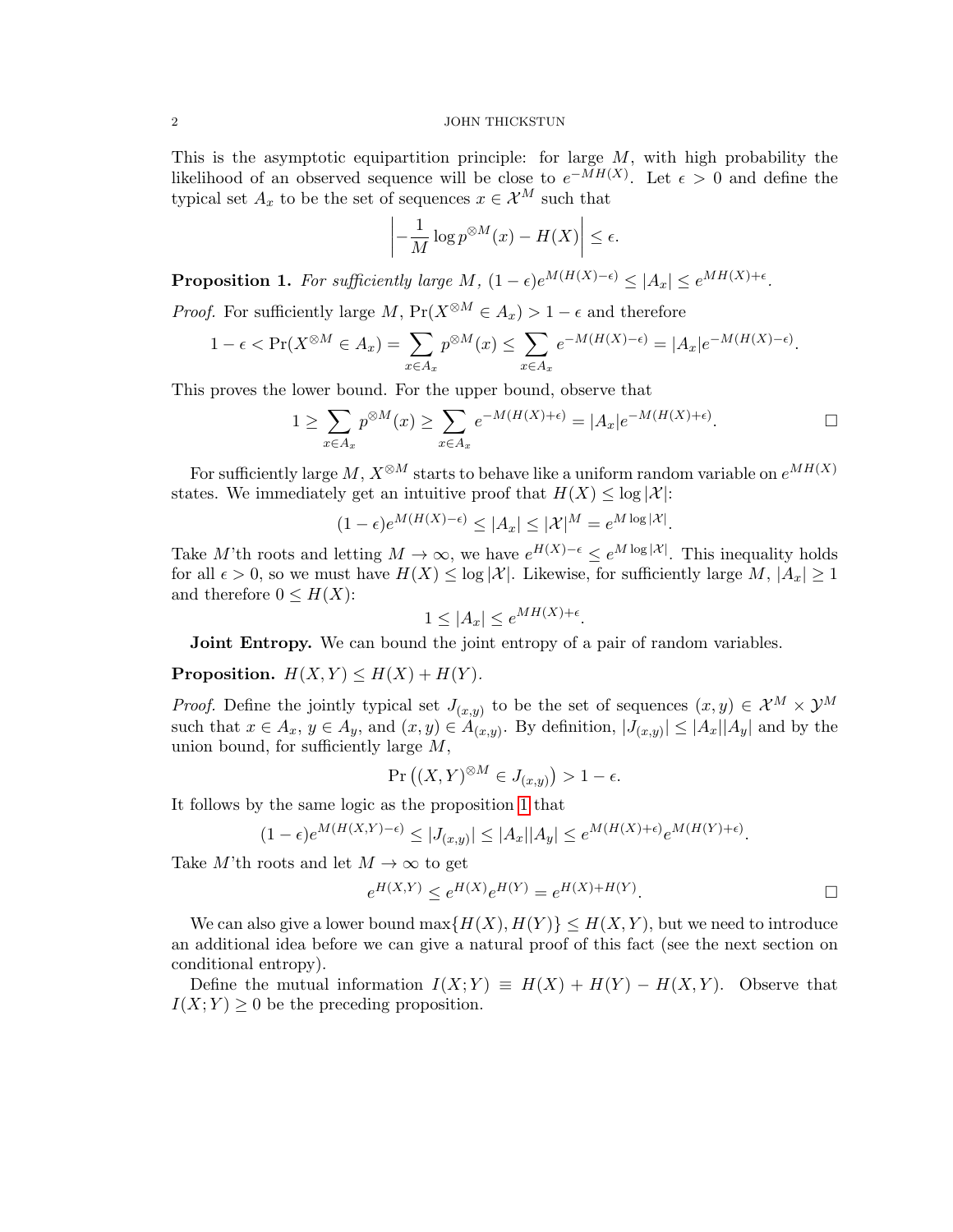Proposition. For sufficiently large M,

$$
(1-\epsilon)e^{-M(I(X;Y)-\epsilon)}\leq Pr\left((X^{\otimes M},Y^{\otimes M})\in A_{(x,y)}\right)\leq e^{-M(I(X;Y)+\epsilon)}.
$$

Proof. For sufficiently large M,

$$
\Pr\left((X^{\otimes M}, Y^{\otimes M}) \in A_{(x,y)}\right) = \sum_{(x,y)\in A_{(x,y)}} p^{\otimes M}(x) p^{\otimes M}(y)
$$
  

$$
\leq e^{MH(X,Y)+\epsilon/3} e^{-M(H(X)+\epsilon/3)} e^{-M(H(Y)+\epsilon/3)} = e^{-M(I(X,Y)+\epsilon)}.
$$

And likewise for the lower bound.

**Conditional Entropy.** Let  $x \in A_x$  and define the conditional typical set

$$
A_{y|x} \equiv \{ y \in \mathcal{Y}^M : (x, y) \in J_{(x,y)} \}.
$$

And further define the conditional entropy of  $Y$  given  $X$ ,

$$
H(Y|X) \equiv H(X,Y) - H(X).
$$

Proposition. For sufficiently large M,

$$
(1-\epsilon)e^{M(H(Y|X)-\epsilon)}\leq |A_{y|x}|\leq e^{M(H(Y|X)+\epsilon)}.
$$

Proof. (Lower bound) By the union bound, for sufficiently large  $M$ ,

$$
\Pr(Y^{\otimes M} \in A_{y|x}) > 1 - \epsilon.
$$

It follows (for sufficiently large  $M$ ) that

$$
1 - \epsilon < \Pr(Y^{\otimes M} \in A_{y|x}) = \sum_{y \in A_{y|x}} p^{\otimes M}(y|x) = \sum_{y \in A_{y|x}} \frac{p^{\otimes M}(x, y)}{p^{\otimes M}(x)}
$$
\n
$$
\leq \sum_{y \in A_{y|x}} \frac{e^{-M(H(X, Y) + \epsilon/2)}}{e^{-M(H(X) - \epsilon/2)}} = |A_{y|x}|e^{-M(H(X, Y) - H(X) + \epsilon)}.
$$

(Upper bound)

$$
1 \geq \sum_{y \in A_{y|x}} p^{\otimes M}(y|x) \geq \sum_{y \in A_x} e^{-M(H(X,Y) - H(X) + \epsilon)} = |A_{y|x}| e^{-M(H(X,Y) - H(X) + \epsilon)}.
$$

This is somewhat remarkable: the size of the conditional typical set concentrates at a rate that is independent of the element  $x$  that we condition on. As a corollary, for sufficiently large M,  $|A_{y|x}| \ge 1$  and therefore  $H(Y|X) \ge 0$ . We also have  $H(Y|X) \le H(Y)$ from the observation that  $|A_{y|x}| \leq |A_y|$  and the usual tensorization argument.

**Types.** Define the empirical distribution, or type,  $\hat{p}_x$  of  $x \in \mathcal{X}^n$  by

$$
\hat{p}_x(a) = \frac{1}{n} \sum_{i=1}^n \mathbb{1}_{x_i = a}.
$$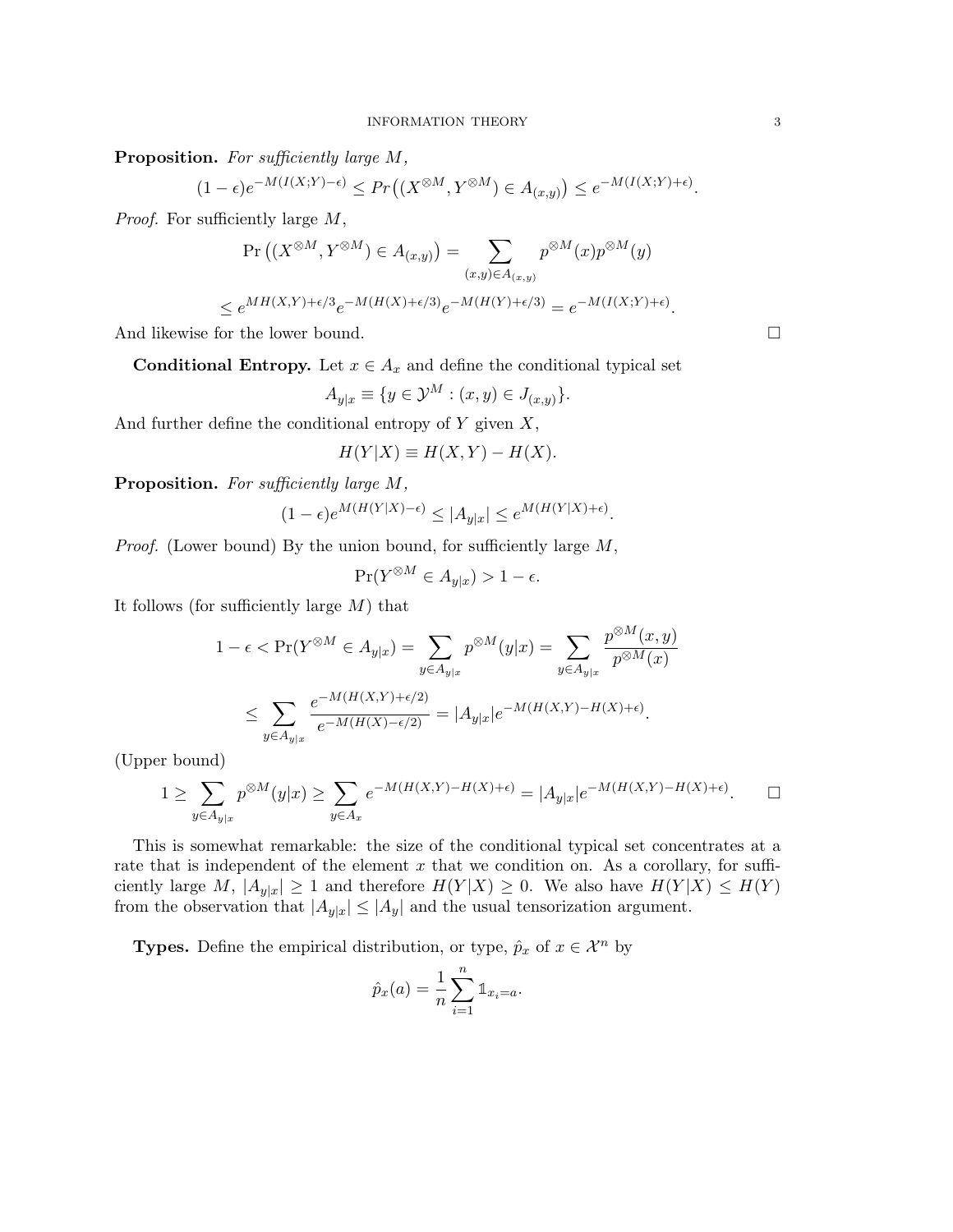## 4 JOHN THICKSTUN

It is not hard to see that the probability of a sequence x depends only on its type. We can explicitly compute this probability in terms of the cross-entropy,

$$
H(p \parallel q) \equiv -\mathbb{E}_{X \sim p} \log q(X).
$$

**Proposition.** The probability of a sequence  $x \in \mathcal{X}^M$  under measure  $p^{\otimes M}$  is given by

$$
p^{\otimes M}(x) = e^{-MH(\hat{p}_x \parallel p)}
$$

Proof.

$$
p^{\otimes M}(x) = \prod_{i=1}^{M} p(x_i) = \prod_{a \in \mathcal{X}} p(a)^{M\hat{p}_x(a)} = \prod_{a \in \mathcal{X}} e^{M\hat{p}_x(a) \log p(a)} = e^{M \sum_{a \in \mathcal{X}} \hat{p}_x(a) \log p(a)}.
$$

.

Furthermore, because  $1 \geq p^{\otimes M}(x)$ , it follows by the usual tensorization argument that cross-entropy is non-negative (although some care is needed in this case to extend the result for empirical measures to all probability measures using a density argument: see section "Topology").

**Type Classes.** Type is an equivalence relation, so we may partition the set of length-n sequences by their type and define the type class  $T$  of a distribution  $q$ ,

$$
T(q) \equiv \{ x \in \mathcal{X}^n : \hat{p}_x = q \}.
$$

Let  $\mathcal{P}_n$  denote the set of types of length-n sequences over an alphabet X. Each type is uniquely indexed by  $|\mathcal{X}|$  counts in the range from 0 to n, we can upper bound the number of types:

$$
|\mathcal{P}_n| \le (n+1)^{|\mathcal{X}|}.
$$

Notably, because there are only polynomially many types but exponentially many sequences of length  $n$ , by the pigeonhole principle there must be at least one type class with exponentially many members. In fact, they almost all do. And the most populated type class contains all but an exponentially vanishing number of sequences.

**Proposition.** For any  $q \in \mathcal{P}_n$ ,

$$
e^{M(H(q) + o(1))} \le |T(q)| \le e^{MH(q)}.
$$

Proof. For the upper bound, from the preceding proposition we have

$$
1 \geq \sum_{x \in T(q)} q^{\otimes M}(x) = \sum_{x \in T(q)} e^{-MH(\hat{p}_x \parallel q)} = |T(q)|e^{-MH(q)}.
$$

For the lower bound, observe that we can write down the exact size of  $T(q)$  in terms of the multinomial coefficients:

$$
|T(q)| = {M \choose Mq(a_1), Mq(a_2), \ldots, Mq(a_{|\mathcal{X}|})} = M! \left(\prod_{i=1}^{|\mathcal{X}|} (Mq(a_i))!\right)^{-1}.
$$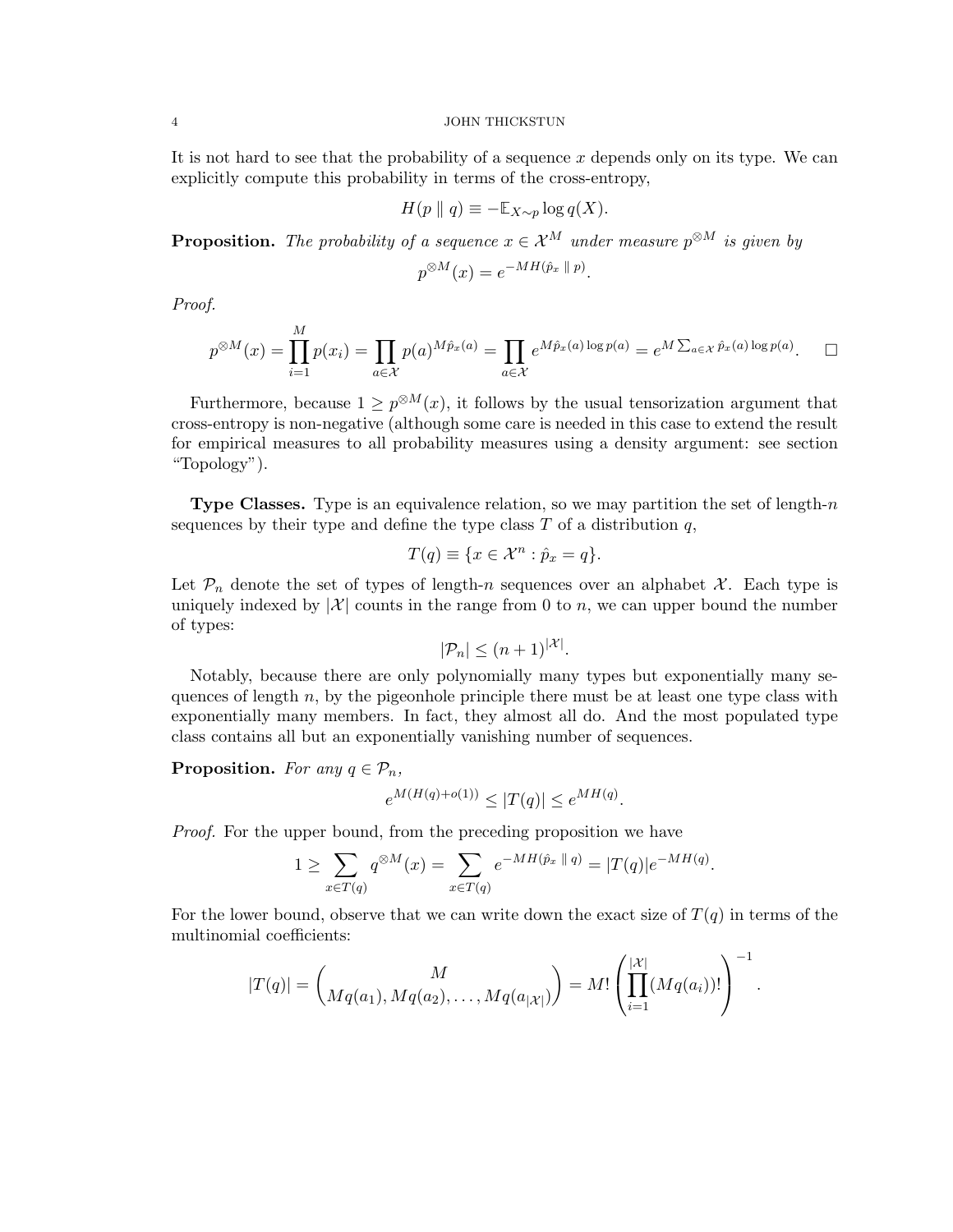Applying Stirling's approximation  $\log n! = n \log n - n + O(\log n)$ , we find that

$$
\frac{1}{M}\log|T(q)| = H(q) + o(1).
$$

Divergence. Let  $\hat{p}_X$  denote the (random) type of  $X^{\otimes M}\sim p^{\otimes M}$  and define the Kullback-Leibler divergence from  $q$  to  $p$  by

$$
D(p \parallel q) \equiv \mathbb{E}_{X \sim p} \log \frac{p(X)}{q(X)}.
$$

<span id="page-4-0"></span>**Proposition 2.** For any  $q \in \mathcal{P}_n$ ,

$$
e^{-M(D(q \| p)+o(1))} \le Pr(\hat{p}_X = q) \le e^{-MD(q \| p)}.
$$

Proof. First, observe that

$$
\Pr(\hat{p}_X = q) = \sum_{x \in T(q)} p^{\otimes M}(x) = |T(q)|e^{-MH(q || p)}.
$$

The preceding proposition bounds  $|T(q)|$ ; the result follows by the algebraic identity

$$
H(q \parallel p) = H(p) + D(q \parallel p).
$$

The usual tensorization argument establishes that KL-divergence is non-negative (again with an appeal to a density argument; see proposition [5](#page-5-0) below).

<span id="page-4-1"></span>**Proposition 3.**  $D(\hat{p}_X \parallel p) \rightarrow 0$  in probability at an exponential rate:

$$
Pr(D(\hat{p}_X \parallel p) > \epsilon) \leq e^{-M\left(\epsilon - |\mathcal{X}| \frac{\log(M+1)}{M}\right)}.
$$

*Proof.* Let  $E = \{q \in \mathcal{P}_n : D(q || p) > \epsilon\}$ . By proposition [2,](#page-4-0)

$$
\Pr(D(\hat{p}_X \parallel p) > \epsilon) = \sum_{q \in E} \Pr(\hat{p}_X = q) \le \sum_{q \in E} e^{-MD(q \parallel p)} \le (M+1)^{|\mathcal{X}|} e^{-M\epsilon}.
$$

Because the convergence is exponential, the Borel-Cantelli lemma allows us to upgrade convergence in probability to almost sure convergence.

Topology. Before proceeding further, we must pay some attention to topologies on the simplex. Because the type class  $\mathcal{P}_n$  consists of discrete points, we need a topology to relate these points to nearby points in the simplex. We have deferred several "density" arguments already to avoid topological technicalities. But we can go no further: in the next section we will discuss Sanov's theorem, which cannot be properly stated without reference to a topology.

Unless otherwise specified, we will interpret topological concepts with respect to the standard topology: the subspace topology on  $\Delta \subset \mathbb{R}^{|\mathcal{X}|}$  inherited from the standard topology on  $\mathbb{R}^{|\mathcal{X}|}$  induced by the inner product.

<span id="page-4-2"></span>**Proposition 4.** The set of all types  $\bigcup_{n\geq 1} \mathcal{P}_n$  is dense in the simplex.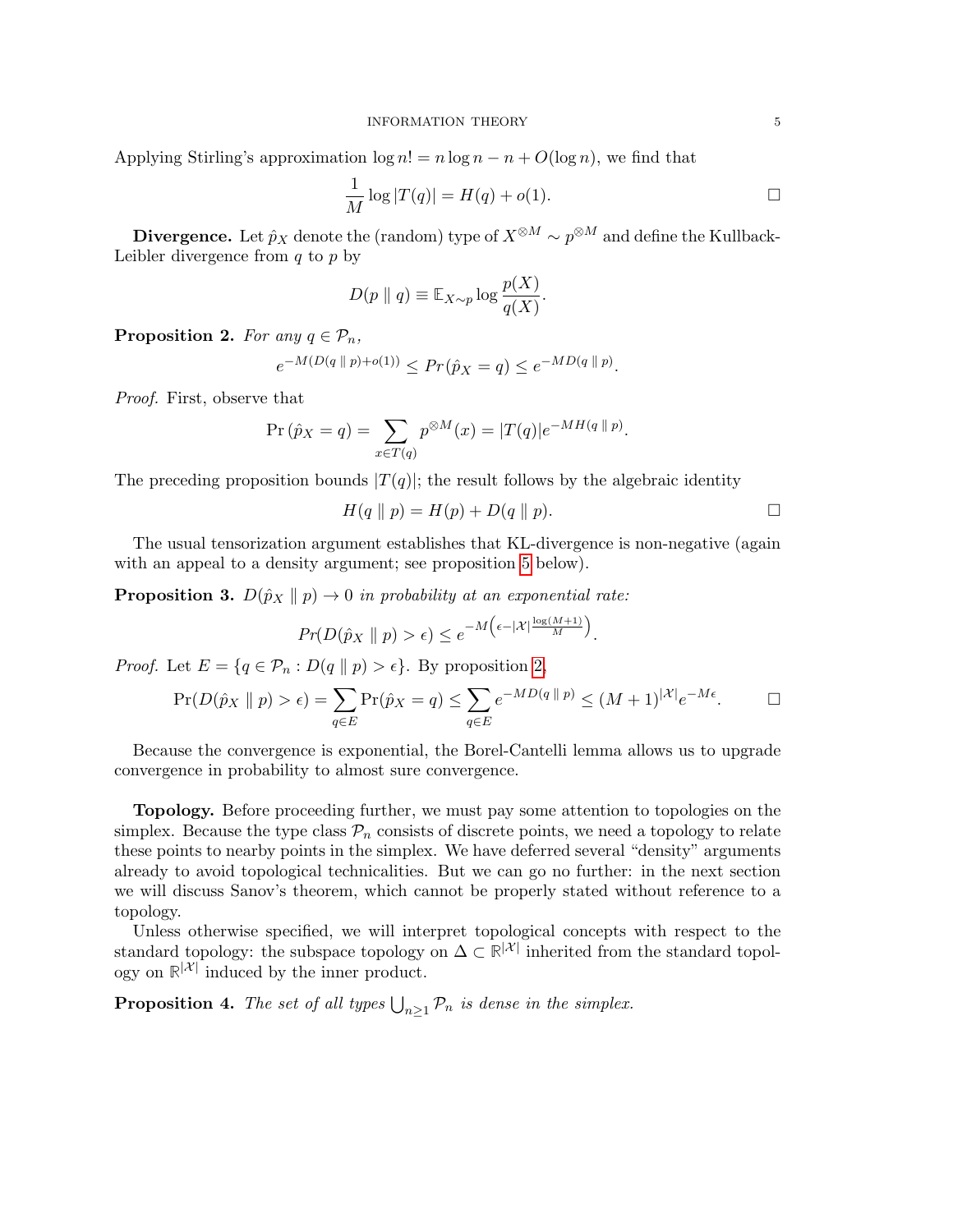## 6 JOHN THICKSTUN

*Proof.* Let  $p \in \Delta$  and  $\epsilon > 0$ . Because the rationals are dense in the reals, for each  $a \in \mathcal{X}$ we can find  $r_a \in \mathbb{Q}$  such that  $|r_a - p(a)| \leq \epsilon/|\mathcal{X}|$ . Let n be a common denominator of  $r_a$ and let  $x \in \mathcal{X}^n$  be a sequence where each item a occurs exactly  $nr_a$  times. Then  $\hat{p}_x \in \mathcal{P}_n$ and

$$
\|\hat{p}_x - p\|_1 = \sum_{a \in \mathcal{X}} |r_a - p(a)| \le \epsilon.
$$

Now we can complete our proof from earlier of the information inequality.

<span id="page-5-0"></span>**Proposition 5.** (Information Inequality) For all  $p, q \in \Delta$ ,  $D(q || p) \geq 0$ .

*Proof.* Recall (proposition [2\)](#page-4-0) that if  $q_n \in \mathcal{P}_n$ ,

$$
e^{-MD(q_n \| p) + o(1)} \le \Pr(\hat{p}_X = q_n) \le 1.
$$

Therefore  $D(q_n \parallel p) \ge 0$  for all  $q \in \bigcup_{n \ge 1} \mathcal{P}_n$ . Because  $\bigcup_{n \ge 1} \mathcal{P}_n$  is dense in the simplex, we can find a sequence  $q_n \to q \in \Delta$ . Observe that KL-divergence is continuous and therefore

$$
D(q \| p) = \lim_{n \to \infty} D(q_n \| p) \ge 0.
$$

We will occasionally also consider the topology of KL-divergence induced by  $D(\cdot \parallel q)$ . Pinsker's inequality guarantees that any  $\epsilon$ -ball in the topology of total variation contains an  $\epsilon$ -ball in the topology of KL-divergence, and the equivalence of norms on finite-dimensional vector spaces establishes that the topology of total variation is exactly the standard topology. Therefore the KL topology is stronger (finer) than the standard topology. Note that these topologies are not identical: suppose  $p$  is a vertex of the simplex, then an  $\epsilon$ -ball around  $p$  in the KL topology is just  $p$  itself.

**Sanov's Theorem.** Suppose  $E \subset \Delta$  contains an open neighborhood of p in the KL topology, then by proposition [3,](#page-4-1) as  $M \to \infty$ ,

$$
\Pr(\hat{p}_X \in E) \to 1.
$$

Likewise, if E does not contain such a neighborhood then the probability vanishes. Our intuition suggests that if  $E$  is far from p then this probability will vanish more quickly than if E is near to p. Sanov's theorem formalizes this intuition, quantifying the the notions of near and far in the sense of KL divergence.

**Theorem.** *(Sanov)* Let  $p \in \Delta$  with  $X \sim p^{\otimes M}$ . If  $E \subset \Delta$  then

$$
-\inf_{q\in\text{int}(E)} D(q \parallel p) \le \liminf_{M\to\infty} \frac{1}{M} Pr(\hat{p}_X \in E) \le \limsup_{M\to\infty} \frac{1}{M} Pr(\hat{p}_X \in E) \le -\inf_{q\in\text{cl}(E)} D(q \parallel p).
$$

Furthermore, if  $E$  contains the closure of its interior then

$$
\lim_{M \to \infty} \frac{1}{M} \log Pr(\hat{p}_X \in E) = - \inf_{q \in E} D(q \parallel p).
$$

Proof. (Upper bound) By proposition [2,](#page-4-0)

$$
\Pr(\hat{p}_X \in E) = \sum_{q \in E \cap \mathcal{P}_M} \Pr(\hat{p}_X = q) \le \sum_{q \in E \cap \mathcal{P}_M} e^{-MD(q \parallel p)}
$$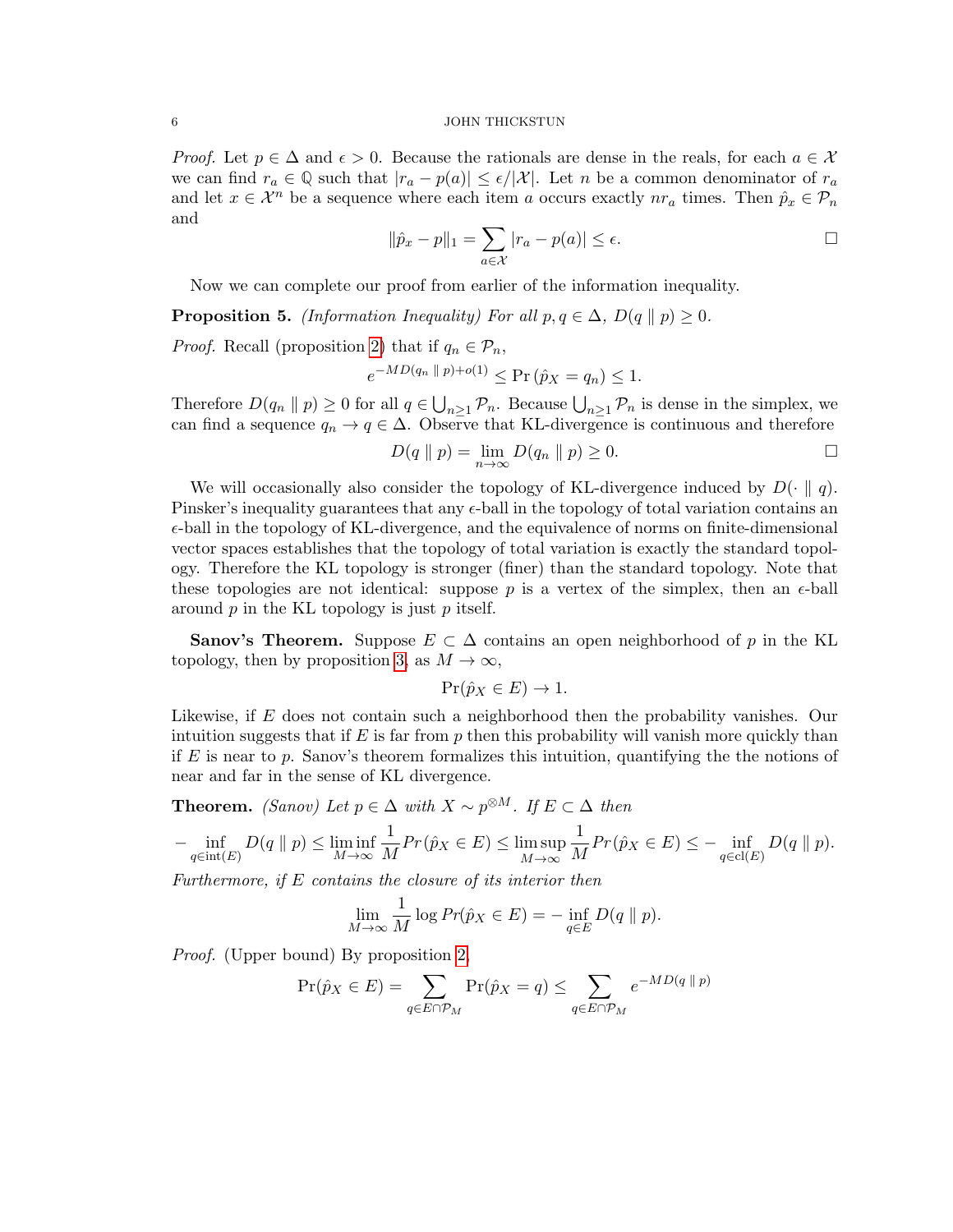$$
\leq (M+1)^{|{\mathcal{X}}|} \sup_{q \in E} e^{-MD(q \, || \, p)} = (M+1)^{|{\mathcal{X}}|} e^{-M \inf_{q \in E} D(q \, || \, p)}.
$$

(Lower bound) Because  $\text{int}(E)$  is open, because  $\bigcup_{n\geq 1} \mathcal{P}_n$  is dense in  $\Delta$  (proposition [4\)](#page-4-2) we can find a sequence  $q_n \in \text{int}(E) \cap \mathcal{P}_n$  such that  $D(q_n || p) \to \text{inf}_{q \in \text{int}(E)} D(q || p)$ . By proposition 2,

$$
\Pr(\hat{p}_X \in E) \ge \Pr(\hat{p}_X \in \text{int}(E)) \ge \Pr(\hat{p}_X = q_n) \ge e^{-M(D(q_n \parallel p) + o(1))}.
$$

For the final claim, observe that if E contains the closure of its interior then the upper and lower bounds coincide and the limit exists.

Observe that this bound is apparently independent of the size of  $E$ , which could seem unintuitive. But this is consistent with our earlier observations: recall (proposition [2\)](#page-4-0) that the probability of any type q vanishes at an exponential rate governed by  $D(q \parallel p)$ . So if we measure the size of E by the measure of  $E \cap \mathcal{P}_M$  under  $p^{\otimes M}$ , then we see that only the nearest elements of  $E \cap \mathcal{P}_M$  contribute any significant probability mass. Indeed, this idea is the essence of the proof.

Also observe that this result is asymptotic. While opening up the proof gives us finitesample rates, these rates have quite bad polynomial factors introduced by our loose analysis of type classes. For convex  $E$ , in the upper bound at least, it is possible to completely eliminate this factor and give a hard upper bound on the probability of observing an event in E. We will see a precise statement of this claim at the end of the next section.

**Convexity.** Define the information projection of  $p$  onto  $E$  by

$$
q^* \in \operatorname*{arg\,min}_{q \in E} D(q \parallel p).
$$

Because the probability of probability mass of  $E \cap \mathcal{P}_M$  concentrates near minimizers  $q^*$ , we will be interested in solving this optimization problem to find the high-probability neighborhood of empirical distributions conditioned on the event  $\hat{p}_X \in E$ .

**Proposition.** The KL divergence  $D(q \parallel p)$  is smooth and strongly convex in  $q : \mathcal{X} \to \mathbb{R}$ .

*Proof.* Calculus.  $\Box$ 

Let  $f: \mathcal{X} \to \mathbb{R}^n$  be some function (i.e. measurement, test statistic) of the states  $\mathcal{X}$ . And suppose the empirical mean of these measurements exceeds some threshold  $\alpha \in \mathbb{R}^n$ :

$$
\frac{1}{M}\sum_{i=1}^{M}f(X_i) = \sum_{a\in\mathcal{X}}\hat{p}_x(a)f(a) \geq \alpha.
$$

These are linear inequality constraints on the simplex, which define a polytope

$$
E \equiv \left\{ q \in \Delta : \underset{X \sim q}{\mathbb{E}} f(X) \ge \alpha \right\}.
$$

In particular, E is compact, convex, and it follows by the preceding proposition that the information projection has a well-defined, unique minimizer.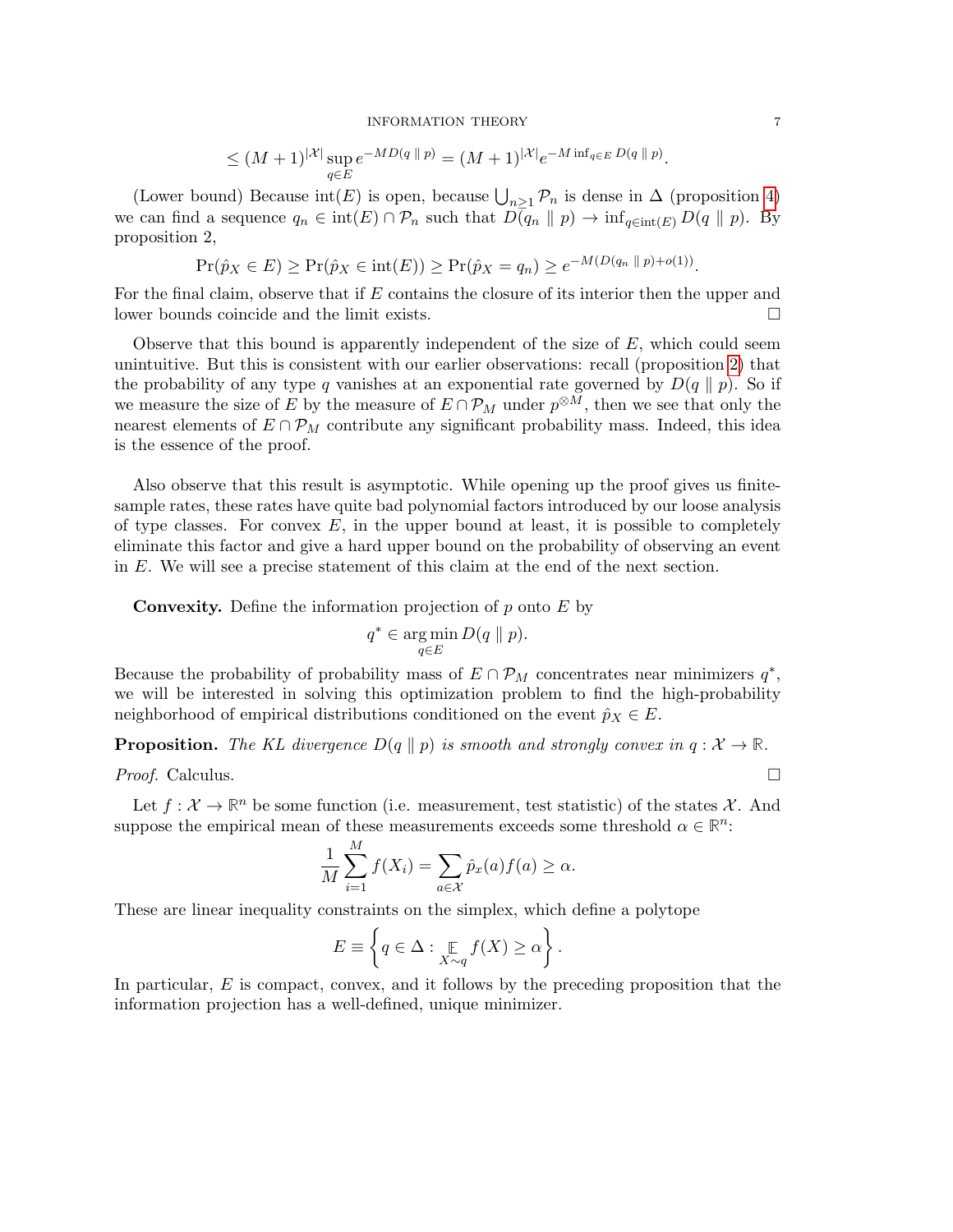<span id="page-7-0"></span>**Proposition 6.** Let  $p \in \Delta$  with  $X \sim p^{\otimes M}$ . If  $E \subset \Delta$  is convex then

$$
\frac{1}{M}\log Pr(\hat{p}_X \in E) \le -\inf_{q \in E} D(q \parallel p).
$$

*Proof.* Let  $x \in \mathcal{X}^M$  and define the conditional distribution

$$
\pi(x) \equiv \Pr\left(X = x | \hat{p}_X \in E\right) = \frac{p^{\otimes M}(x)}{\Pr(\hat{p}_X \in E)} \mathbb{1}_{\hat{p}_x \in E}.
$$

Observe that

$$
D(\pi \parallel p^{\otimes M}) = \sum_{x \in \mathcal{X}^M} \pi(x) \log \frac{\pi(x)}{p^{\otimes M}(x)}
$$

$$
= \sum_{\hat{p}_x \in E} \frac{p^{\otimes M}(x)}{\Pr(\hat{p}_X \in E)} \log \frac{1}{\Pr(\hat{p}_X \in E)} = -\log \Pr(\hat{p}_X \in E).
$$

To prove the result, we must relate this divergence on the product space  $\mathcal{X}^M$  to divergences on  $\mathcal X$ . Although  $\pi$  is not a product distribution, by symmetry it has identically distributed marginals  $\tilde{\pi}$  and furthermore

$$
\tilde{\pi}(a) = \sum_{x \in \mathcal{X}^M} \pi(x) \mathbb{1}_{x_i = a} = \frac{1}{M} \sum_{i=1}^M \sum_{x \in \mathcal{X}^M} \pi(x) \mathbb{1}_{x_i = a} = \sum_{\hat{p}_x \in E} \pi(x) \hat{p}_x(a).
$$

M

Because E is convex, it follows that  $\tilde{\pi} \in E$  and therefore

$$
\inf_{q\in E} D(q \| p) \le D(\tilde{\pi} \| p).
$$

By algebraic manipulation,

$$
MD(\tilde{\pi} \parallel p) = M \sum_{a \in \mathcal{X}} \tilde{\pi}(a) \log \frac{\tilde{\pi}(a)}{p(a)} = \sum_{a \in \mathcal{X}} \sum_{i=1}^{M} \sum_{x \in \mathcal{X}^M} \pi(x) \mathbb{1}_{x_i = a} \log \frac{\tilde{\pi}(a)}{p(a)}
$$

$$
= \sum_{x \in \mathcal{X}^M} \pi(x) \sum_{i=1}^{M} \log \frac{\tilde{\pi}(x_i)}{p(x_i)} = \sum_{x \in \mathcal{X}^M} \pi(x) \log \frac{\tilde{\pi}^{\otimes M}(x)}{p^{\otimes M}(x)} = D(\pi \parallel p^{\otimes M}) - D(\pi \parallel \tilde{\pi}^{\otimes M}).
$$

We conclude

$$
M \inf_{q \in E} D(q \parallel p) \leq MD(\tilde{\pi} \parallel p) \leq D(\pi \parallel p^{\otimes M}) = -\log \Pr(\hat{p}_X \in E).
$$

Duality. We can compute this minimizer by introducing the Lagrangian

$$
L(q, \lambda) \equiv D(q \parallel p) - \lambda^{\top} \left( \mathop{\mathbb{E}}_{X \sim q} f(X) - a \right).
$$

By Sion's minimax theorem, we have strong duality:

$$
\min_{q \in E} D(q \parallel p) = \min_{q \in \Delta} \sup_{\lambda \in \mathbb{R}_+^n} L(q, \lambda) = \sup_{\lambda \in \mathbb{R}_+^n} \min_{q \in \Delta} L(q, \lambda)
$$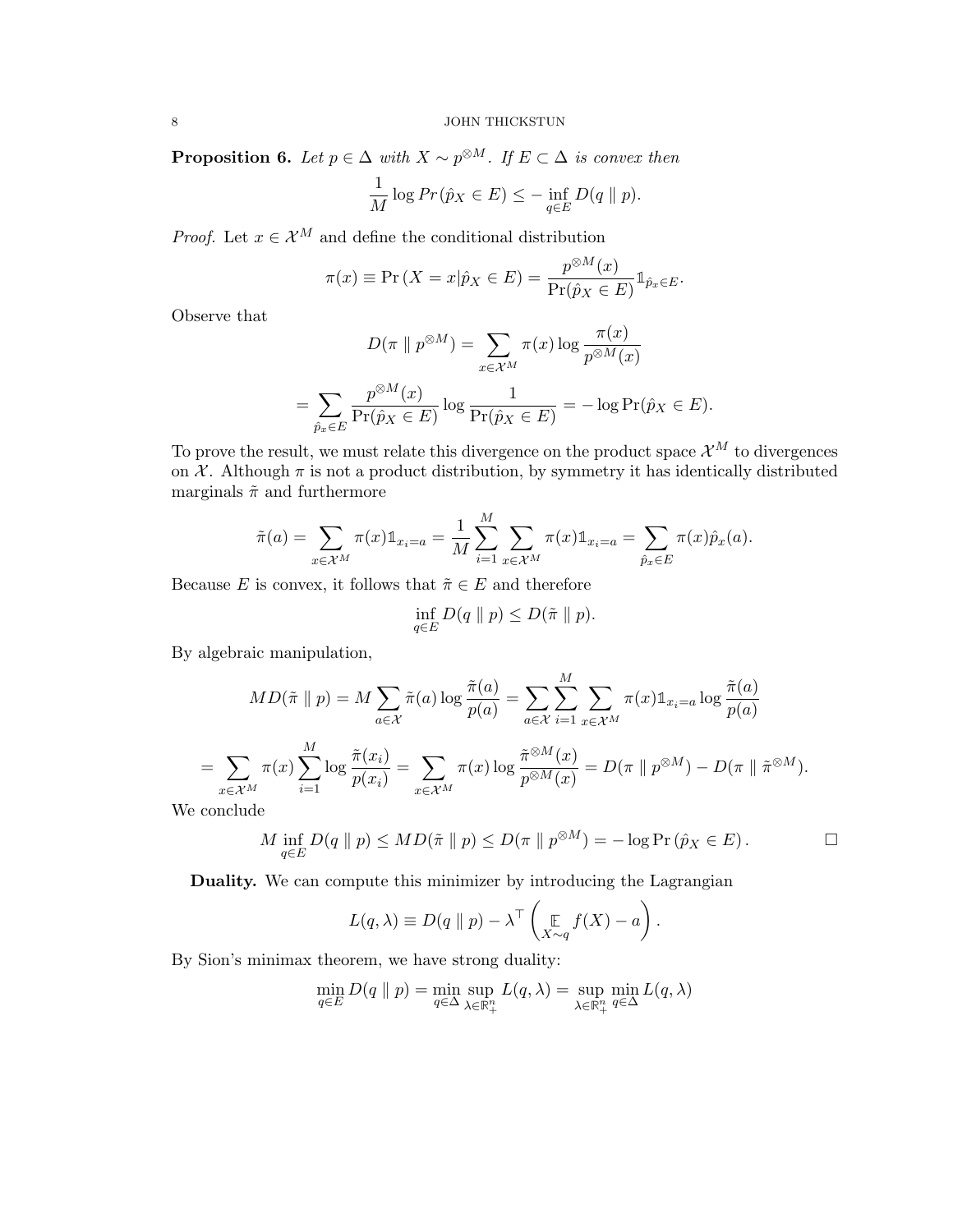$$
\sup_{\lambda \in \mathbb{R}^n_+} \left[ \lambda^\top a + \min_{q \in \Delta} \left( D(q \parallel p) - \underset{X \sim q}{\mathbb{E}} \lambda^\top f(X) \right) \right].
$$

We now turn our attention to the inner optimization.

**Proposition.** The convex conjugate of  $D(\cdot \parallel p)$  is given by  $D^* : (\mathcal{X} \to \mathbb{R}) \to \mathbb{R}$ ,

$$
D^*(g) \equiv \max_{q \in \Delta} \left( \mathop{\mathbb{E}}_{X \sim q} g(X) - D(q \parallel p) \right) = \log \mathop{\mathbb{E}}_{X \sim p} e^{g(X)}.
$$

Furthermore, this supremum is uniquely achieved at  $q^* \in \Delta$  given by

$$
q^*(a) = \frac{p(a)e^{g(a)}}{\sum_{a \in \mathcal{X}} p(a)e^{g(a)}}, \text{ for each } a \in \mathcal{X}.
$$

Proof. Observe that the objective is a continuous function, optimized over a compact set, so it attains its supremum; i.e. a maximizer  $q^*$  exists. Rewriting our problem as a minimization, we have

$$
D^*(g) = -\min_{q \in \Delta} \left( D(q \parallel p) - \mathop{\mathbb{E}}_{X \sim q} g(X) \right)
$$

Because KL divergence is strongly convex and expectation is linear, this objective is strongly convex; therefore the minimizer  $q^*$  is unique. Consider the Lagrangian

$$
L(q,\nu) \equiv \sum_{a \in \mathcal{X}} q(a) \log \frac{q(a)}{p(a)} - \sum_{a \in \mathcal{X}} q(a)g(a) - \nu \left( \sum_{a \in \mathcal{X}} q(a) - 1 \right).
$$

The primal problem is clearly feasible and the simplex constraint is linear, i.e. Slater's condition holds. Therefore the duality gap is zero and moreover, the dual optimal value is attained by some solution  $\nu^*$ :

$$
D^*(g) = \inf_{q:\mathcal{X}\to\mathbb{R}} \sup_{\nu\in\mathbb{R}} L(q,\nu) = \sup_{\nu\in\mathbb{R}} \inf_{q:\mathcal{X}\to\mathbb{R}} L(q,\nu) = \inf_{q:\mathcal{X}\to\mathbb{R}} L(q,\nu^*).
$$

The (unique) minimizer of L over  $q$  is given by the first-order optimality conditions

$$
0 = \frac{\partial}{\partial q(a)} L(q, \nu) = 1 + \log q(a) - \log p(a) - g(a) - \nu, \text{ for each } a \in \mathcal{X}.
$$

Therefore, for fixed  $\nu$ ,  $q_{\nu} \equiv \argmin_{q: \mathcal{X} \to \mathbb{R}}$  $L(q,\nu)$  is given by

$$
q_{\nu}(a) = p(a)e^{g(a)+\nu-1}
$$
, for each  $a \in \mathcal{X}$ .

Observe that because  $D(q \parallel p)$  is strongly convex for all  $q : \mathcal{X} \to \mathbb{R}$ , a minimizer  $q_{\nu^*}$  of  $L(q, \nu^*)$  exists and is unique; it remains to show that  $q^* = q_{\nu^*}$ . By strong duality,

$$
D^*(g) = L(q_{\nu^*}, \nu^*) = \inf_{q: \mathcal{X} \to \mathbb{R}} L(q, \nu^*) \le L(q^*, \nu^*) = D^*(g).
$$

Therefore  $L(q_{\nu^*}, \nu^*) = L(q^*, \nu^*)$  and, because the solution  $q_{\nu^*}$  is unique,  $q^* = q_{\nu^*}$ . It follows that  $\sum_{a \in \mathcal{X}} q_{\nu}(a) = 1$  and consequently,

$$
e^{1-\nu} = \sum_{a \in \mathcal{X}} p(a)e^{g(a)}.
$$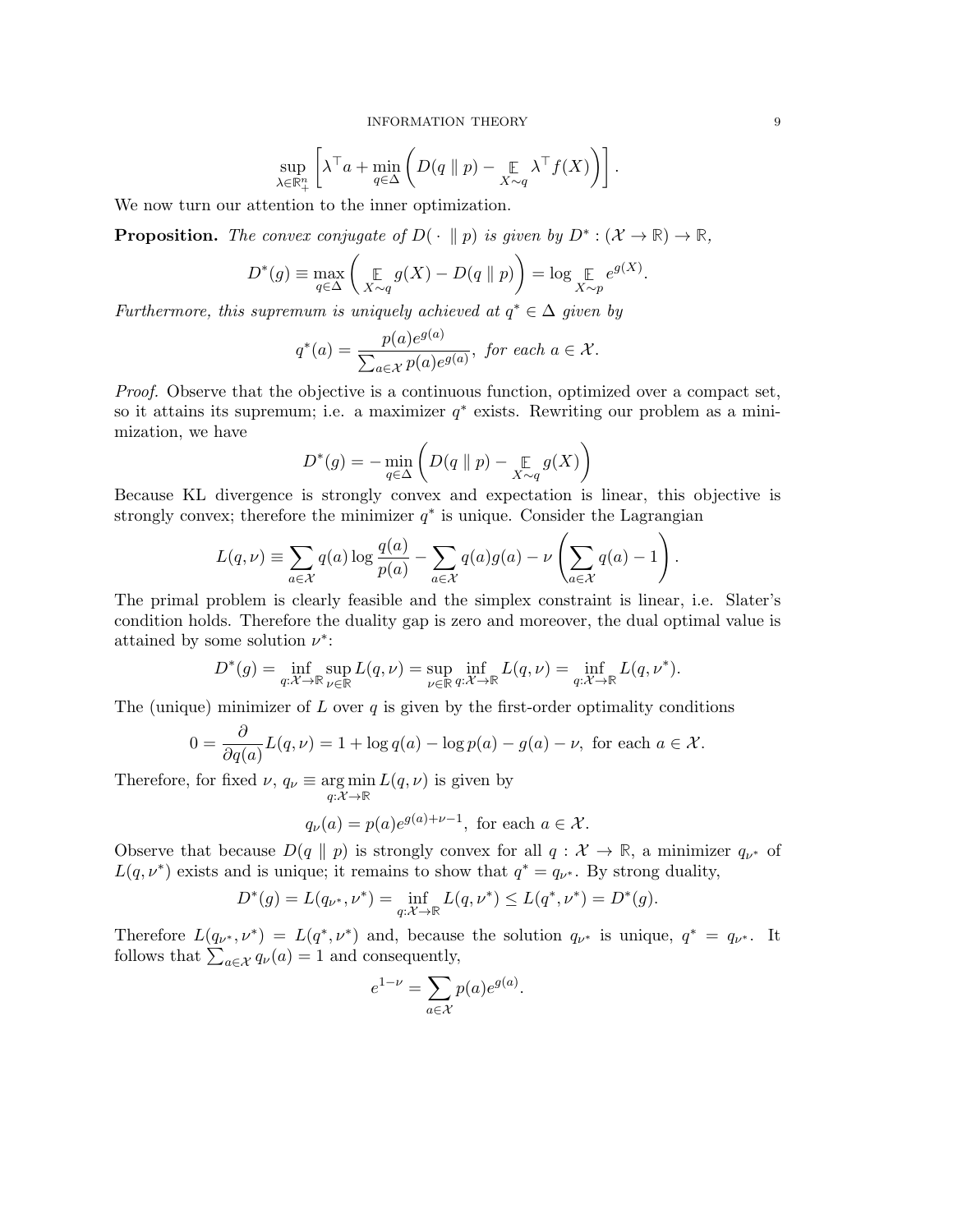We conclude that

$$
q^*(a) = \frac{p(a)e^{g(a)}}{\sum_{a \in \mathcal{X}} p(a)e^{g(a)}}, \text{ for each } a \in \mathcal{X}.
$$

The optimal value is obtained by substitution (for algebra, it is convenient to work in terms of the parameterization  $q_{\nu}$ :

$$
D^*(g) = D(q^* \parallel p) - \mathop{\mathbb{E}}_{X \sim q^*} g(X)
$$
  
= 
$$
\sum_{a \in \mathcal{X}} q_{\nu}(a)(g(a) + \nu - 1) - \sum_{a \in \mathcal{X}} q_{\nu}(a)g(a) = \nu - 1 = -\log \mathop{\mathbb{E}}_{X \sim p} e^{g(a)}.
$$

As a corollary we see that  $D^*(\lambda^\top f) = \mu(\lambda)$ , where  $\mu$  is the cumulant generating function of  $f(X)$ , and from proposition [6](#page-7-0) we recover the familiar Chernoff bound

$$
-\frac{1}{M}\log \Pr\left(\frac{1}{M}\sum_{i=1}^M f(X_i) \ge \alpha\right) \le \inf_{q\in E} D(q \| p) = \sup_{\lambda \in \mathbb{R}^n_+} \left[\lambda^\top \alpha - \mu(\lambda)\right].
$$

Moreover, the proposition gives us a solution to this optimization:

$$
q_{\lambda}(a) = \frac{p(a)e^{\lambda^{\top}f(a)}}{\sum_{a \in \mathcal{X}} p(a)e^{\lambda^{\top}f(a)}}.
$$

Optimization. Consider the dual problem

$$
g(\lambda) \equiv \sup_{\lambda \in \mathbb{R}^N_+} L(q_\lambda, \lambda).
$$

Because  $D(q \parallel p)$  is smooth in q, g is strongly concave. It follows g has a unique maximizer  $\lambda^*$ , and by strong duality

$$
\min_{q \in E} D(q \parallel p) = \min_{q \in \Delta} L(q, \lambda^*) \le L(q^*, \lambda^*) \le L(q^*, 0) = \min_{q \in E} D(q \parallel p).
$$

We conclude that  $L(q_{\lambda^*}, \lambda^*) = L(q^*, \lambda^*)$  and  $q^* = q_{\lambda^*}$ . We can explicitly find  $q^*$  given  $\lambda^*$ by projected gradient descent on the dual objective

$$
\lambda^* = \underset{\lambda \in \mathbb{R}_+^n}{\arg \min} g(\lambda) = \underset{\lambda \in \mathbb{R}_+^n}{\arg \min} \left[ \lambda^\top \alpha - \mu(\lambda) \right].
$$

**Boltzmann's Dice.** As an example, take  $X$  to be a random variable on a six-element state space ( $|\mathcal{X}| = 6$ ) which we will interpret as the state of a fair die, i.e.  $X \sim \text{Uniform}(6)$ . Let  $f(a_i) = i$  for  $i = 1, \ldots, 6$ , the number written on face  $a_i$  of the die. Suppose we observe many (independent) successive rolls of this die. As  $M \to \infty$ , by the law of large numbers the empirical mean  $S(X)$  of the die rolls will converge to its expectation:

$$
\lim_{M \to \infty} S(X) = \lim_{M \to \infty} \frac{1}{M} \sum_{i=1}^{M} f(X_i) \to_P \mathbb{E}X = 3.5.
$$

But for a fixed, finite number of rolls, the empirical mean will have a random distribution (which converges to a normal according to the central limit theorem at a rate bounded by